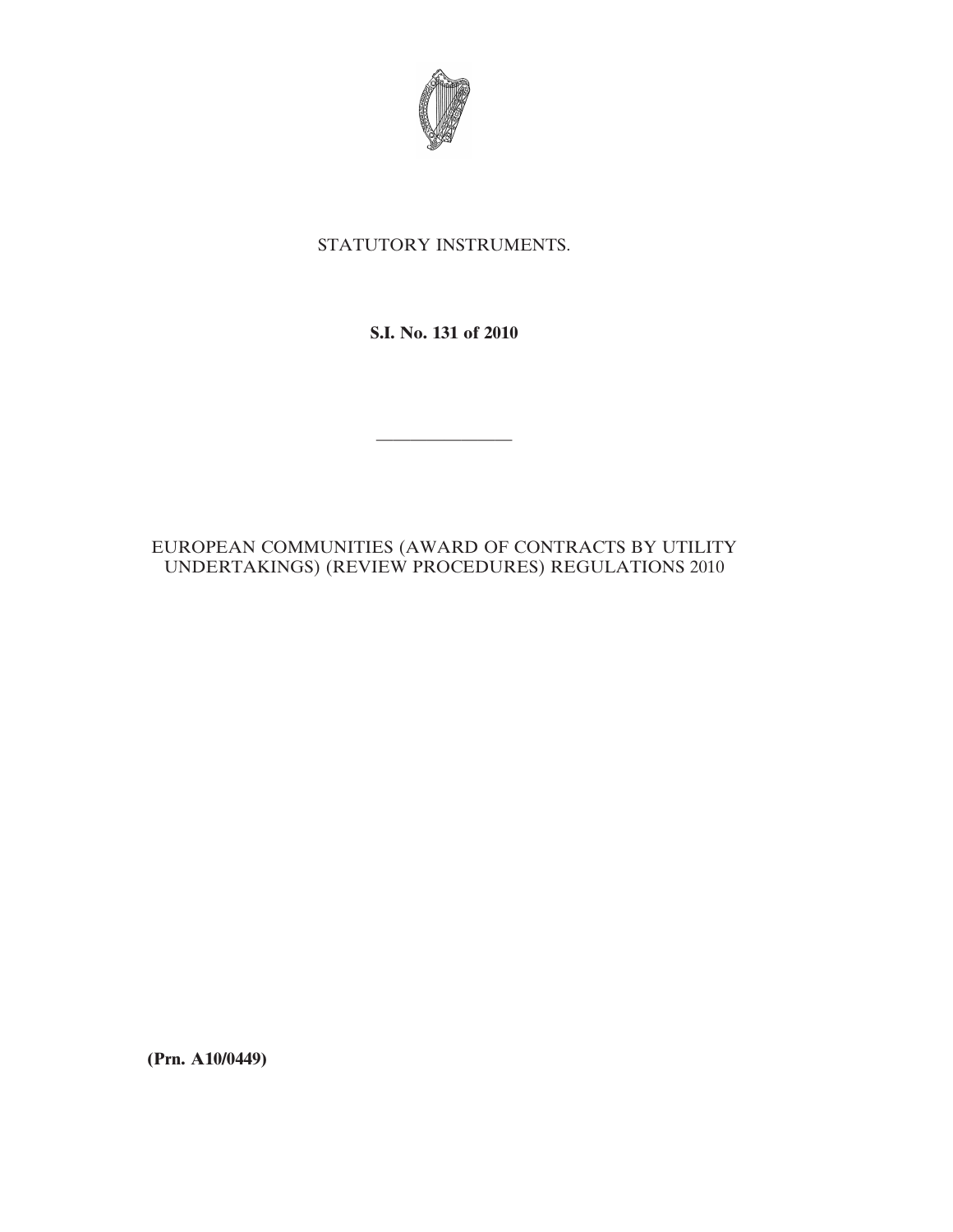## S.I. No. 131 of 2010

## EUROPEAN COMMUNITIES (AWARD OF CONTRACTS BY UTILITY UNDERTAKINGS) (REVIEW PROCEDURES) REGULATIONS 2010

## ARRANGEMENT OF REGULATIONS

- 1. Citation.
- 2. Interpretation general.
- 3. Application of these Regulations to contracts and decisions.
- 4. Persons to whom review procedures are available.
- 5. Standstill period.
- 6. Notices to unsuccessful tenderers and candidates.
- 7. Time limits for applications to Court.
- 8. Application to Court.
- 9. Powers of Court.
- 10. Rules of court.
- 11. Declaration by Court that a contract is ineffective.
- 12. Effect of declaration that a contract is ineffective.
- 13. Alternative penalties.
- 14. Non-exclusion of other remedies.
- 15. Revocation.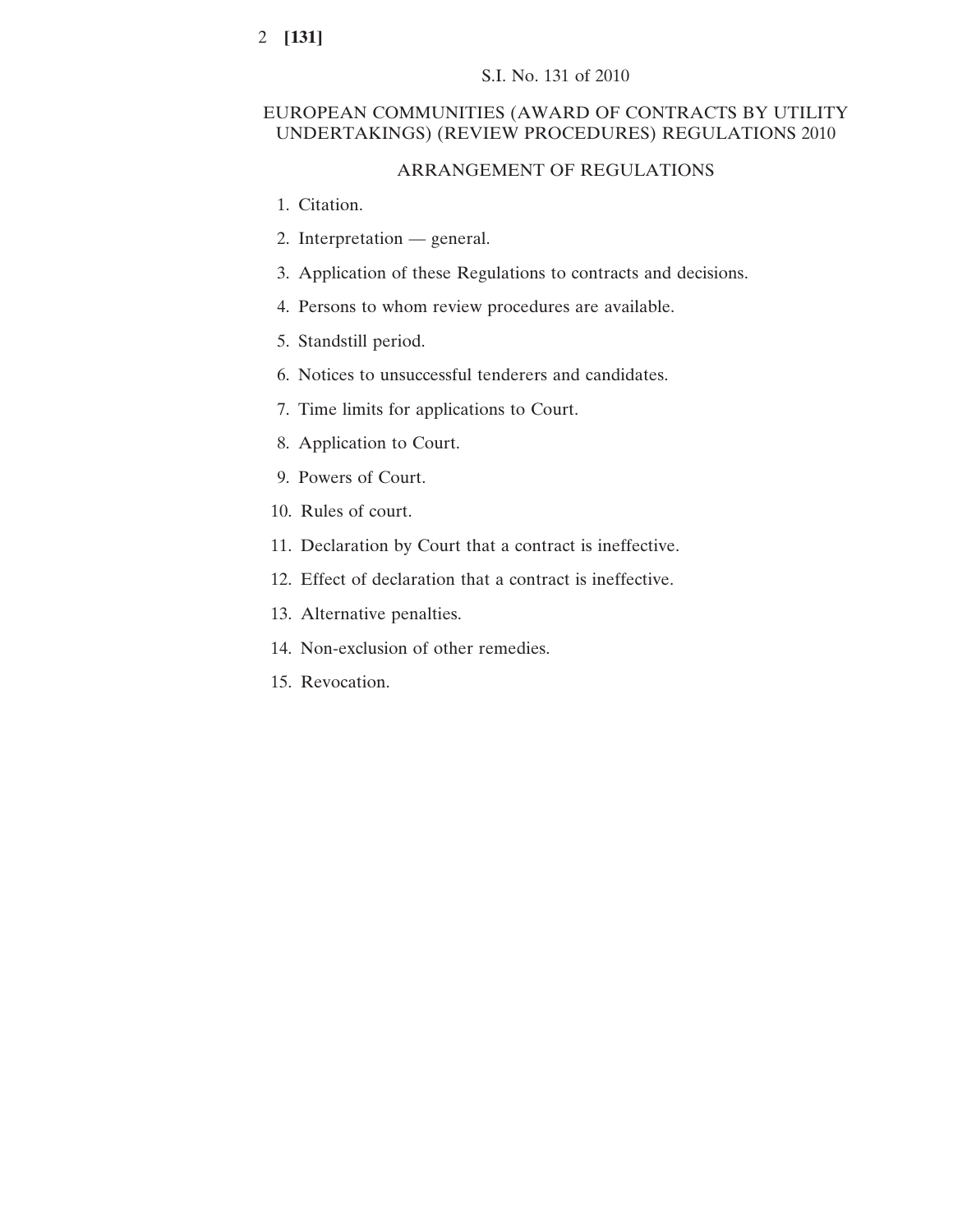## S.I. No. 131 of 2010

## EUROPEAN COMMUNITIES (AWARD OF CONTRACTS BY UTILITY UNDERTAKINGS) (REVIEW PROCEDURES) REGULATIONS 2010

I, BRIAN LENIHAN, Minister for Finance, in exercise of the powers conferred on me by section 3 of the European Communities Act 1972 (No. 27 of 1972), and for the purpose of giving effect to Council Directive  $92/13EEC<sup>1</sup>$ , as amended by Directive  $2007/66/EC^2$ , hereby make the following regulations:

#### *Citation*

1. These Regulations may be cited as the European Communities (Award of Contracts by Utility Undertakings) (Review Procedures) Regulations 2010.

*Interpretation* — *general* 2. (1) In these Regulations—

"contracting entity" has the meaning given by the Utility Undertakings' Contracts Regulations;

"Court" means the High Court;

"eligible person" has the meaning given by Regulation 4;

"Official Journal" means the Official Journal of the European Union;

"reviewable contract" means a contract to which the Utility Undertakings' Contracts Regulations apply, and includes a dynamic purchasing system, a framework agreement, a contract awarded under a dynamic purchasing system and a design contest;

"Revised Remedies Directive" means Council Directive 92/13/EEC of 25 February 1992, as amended by Directive 2007/66/EC of the European Parliament and of the Council of 11 December 2007;

"standstill period" has the meaning given by Regulation 5;

"Utility Undertakings' Contracts Regulations" means the European Communities (Award of Contracts by Utility Undertakings) Regulations 2007 (S.I. No. 50 of 2007)).

(2) For the purposes of these Regulations, a contract has been concluded when it has been entered into and is legally binding.

(3) For the purposes of these Regulations— <sup>1</sup>O.J. No. L076, 23/3/1992, p.14 2 O.J. No. L335, 20.12.2007, p.31.

> *Notice of the making of this Statutory Instrument was published in "Iris Oifigiúil" of* 30*th March*, 2010.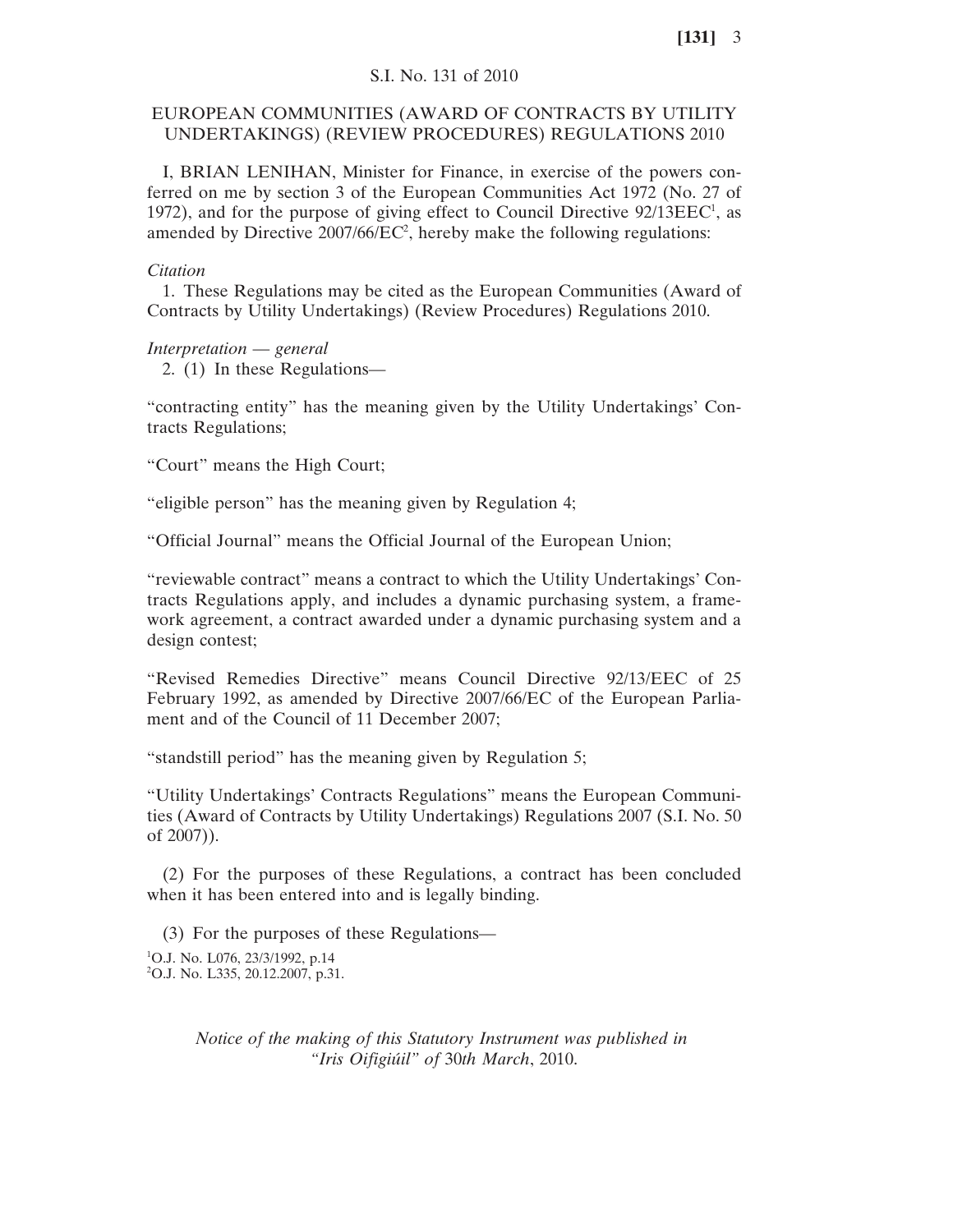- (*a*) a tenderer is concerned if he or she has not been definitively excluded from a contract award procedure, and
- (*b*) a candidate is concerned if the contracting entity has not made information available to him or her about the rejection of his or her application before the notification of the contract award decision to the tenderers concerned.

(4) For the purposes of paragraph  $(3)(a)$ , the exclusion of a tenderer is definitive if it has been notified to the tenderer in accordance with paragraphs (2) and (3) of Regulation 7 and—

- (*a*) has been declared lawful by the Court, or
- (*b*) is not, or can no longer be, subject to a review procedure.

(5) A word or expression used in both these Regulations and the Utility Undertakings' Contracts Regulations has, unless the contrary intention appears, the same meaning in these Regulations as in the Utility Undertakings' Contracts Regulations.

#### *Application of these Regulations to contracts and decisions*

3. These Regulations apply to decisions taken, after the coming into operation of these Regulations, by contracting entities in relation to reviewable contracts, regardless of when the relevant contract award procedure commenced.

#### *Persons to whom review procedures are available*

4. For the purposes of these Regulations, a person is an eligible person in relation to a reviewable contract if the person—

- (*a*) has, or has had, an interest in obtaining the reviewable contract, and
- (*b*) alleges that he or she has been harmed, or is at risk of being harmed, by an infringement, in relation to that reviewable contract, of Community law in the field of public procurement, or of a law of the State transposing that law.

#### *Standstill period*

5. (1) A contracting entity shall not conclude a reviewable contract (other than such a contract of a kind for which, under paragraph (2), there is no standstill period) within the standstill period for the contract.

- (2) There is no standstill period for—
	- (*a*) a contract where the Utility Undertakings' Contracts Regulations do not require prior publication of a contract notice in the Official Journal,
	- (*b*) a contract where the only tenderer concerned is the one who is awarded the contract and there are no candidates concerned, or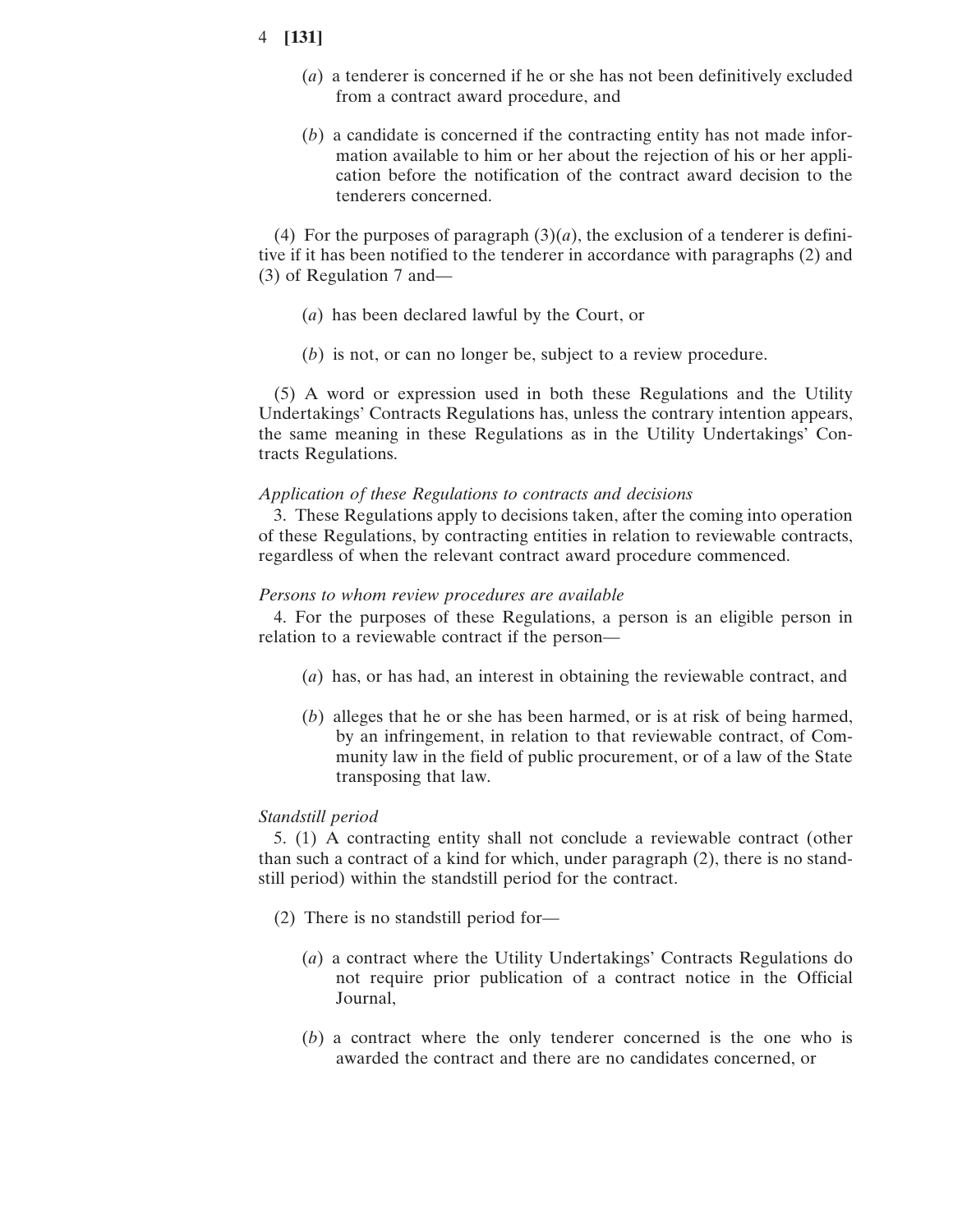(*c*) a specific contract based on a dynamic purchasing system in accordance with paragraphs (5) to (12) of Regulation 29 of the Utility Undertakings' Contracts Regulations.

(3) The standstill period for a contract begins on the day after the day on which each tenderer and candidate concerned is sent a notice, in accordance with paragraphs (2) and (3) of Regulation 6, of the outcome of his or her tender or application.

- (4) The duration of the standstill period must be at least—
	- (*a*) if the notice under Regulation 6 is sent by fax or electronic means, 14 calendar days, or
	- (*b*) if the notice is sent by any other means, 16 calendar days.

*Notices to unsuccessful tenderers and candidates*

6. (1) The notice referred to in Regulation 5(3), or a notice to an unsuccessful tenderer for a contract based on a dynamic purchasing system, shall be as set out in this Regulation.

- (2) Such a notice—
	- (*a*) shall inform the candidates and tenderers concerned of the decisions reached concerning the award of the contract, the conclusion of a framework agreement or admittance to a dynamic purchasing system, including the grounds for any decision not to award a contract, conclude a framework agreement or implement a dynamic purchasing system for which there has been a call for competition,
	- (*b*) shall state the exact standstill period applicable to the contract, and
	- (*c*) for each unsuccessful tenderer or candidate, shall include—
		- (i) in the case of an unsuccessful candidate, a summary of the reasons for the rejection of his or her application,
		- (ii) in the case of an unsuccessful tenderer, a summary of the reasons for the rejection of his or her tender.

(3) In the case of a tenderer who has submitted an admissible tender (that is, a tender that qualifies for evaluation under the rules of the relevant tender process), the summary required by paragraph  $(2)(c)(ii)$  shall comprise—

- (*a*) the characteristics and relative advantages of the tender selected,
- (*b*) the name of the successful tenderer, or, in the case of a framework agreement, the names of the parties to it, and
- (*c*) in the cases referred to in paragraphs (6) to (8) of Regulation 36 of the Utilities Undertakings' Contracts Regulations, the reasons for the contracting entity's decision of non-equivalence or its decision that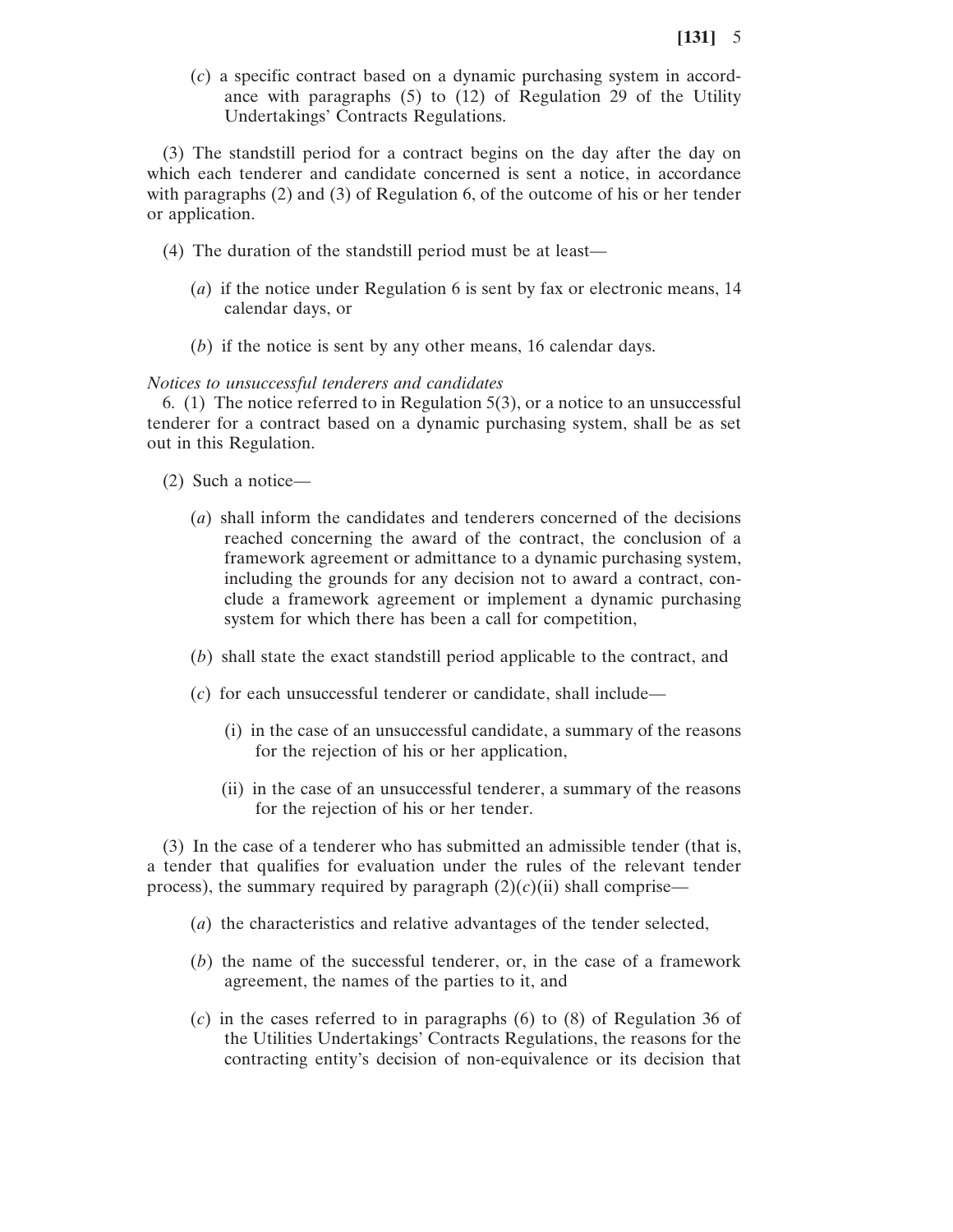the works, supplies or services do not meet the performance or functional requirements.

(4) In the case of an unsuccessful candidate, the information to be provided under paragraph  $(2)(c)(i)$  may be provided by setting out—

- (*a*) the score obtained by the candidate concerned, and
- (*b*) the score achieved by the lowest-scoring candidate who was considered to meet the pre-qualification requirements in respect of each criterion assessed by the contracting entity.

(5) In the case of an unsuccessful tenderer, the information to be provided under paragraph  $(2)(c)(ii)$  and subparagraphs (*a*) and (*b*) of paragraph (3) may be provided by setting out—

- (*a*) the score obtained by the unsuccessful tenderer concerned, and
- (*b*) the score obtained by the successful tenderer in respect of each criterion assessed by the contracting entity.

(6) In the case of a framework agreement to which more than one tenderer has been admitted, the information to be provided under paragraph  $(2)(c)(ii)$ may be provided by setting out—

- (*a*) the score obtained by the unsuccessful tenderer concerned, and
- (*b*) the score obtained by the lowest scoring tenderer who was admitted to the framework in respect of each criterion assessed by the contracting entity.

(7) However, a contracting entity may decide to withhold any information referred to in paragraph  $(2)(c)$  regarding the award of a contract, the conclusion of a framework agreement or admittance to a dynamic purchasing system if the release of such information—

- (*a*) would impede law enforcement,
- (*b*) would prejudice the legitimate commercial interests of economic operators, whether public or private,
- (*c*) might prejudice fair competition between economic operators, or
- (*d*) would otherwise be contrary to the public interest.

#### *Time limits for applications to Court*

7. (1) Subject to any order of the Court made under a rule referred to in Regulation 10(2), an application to the Court shall be made within the relevant period determined in accordance with this Regulation.

(2) An application referred to in subparagraph (*a*) or (*b*) of Regulation 8(1) shall be made within 30 calendar days after the applicant was notified of the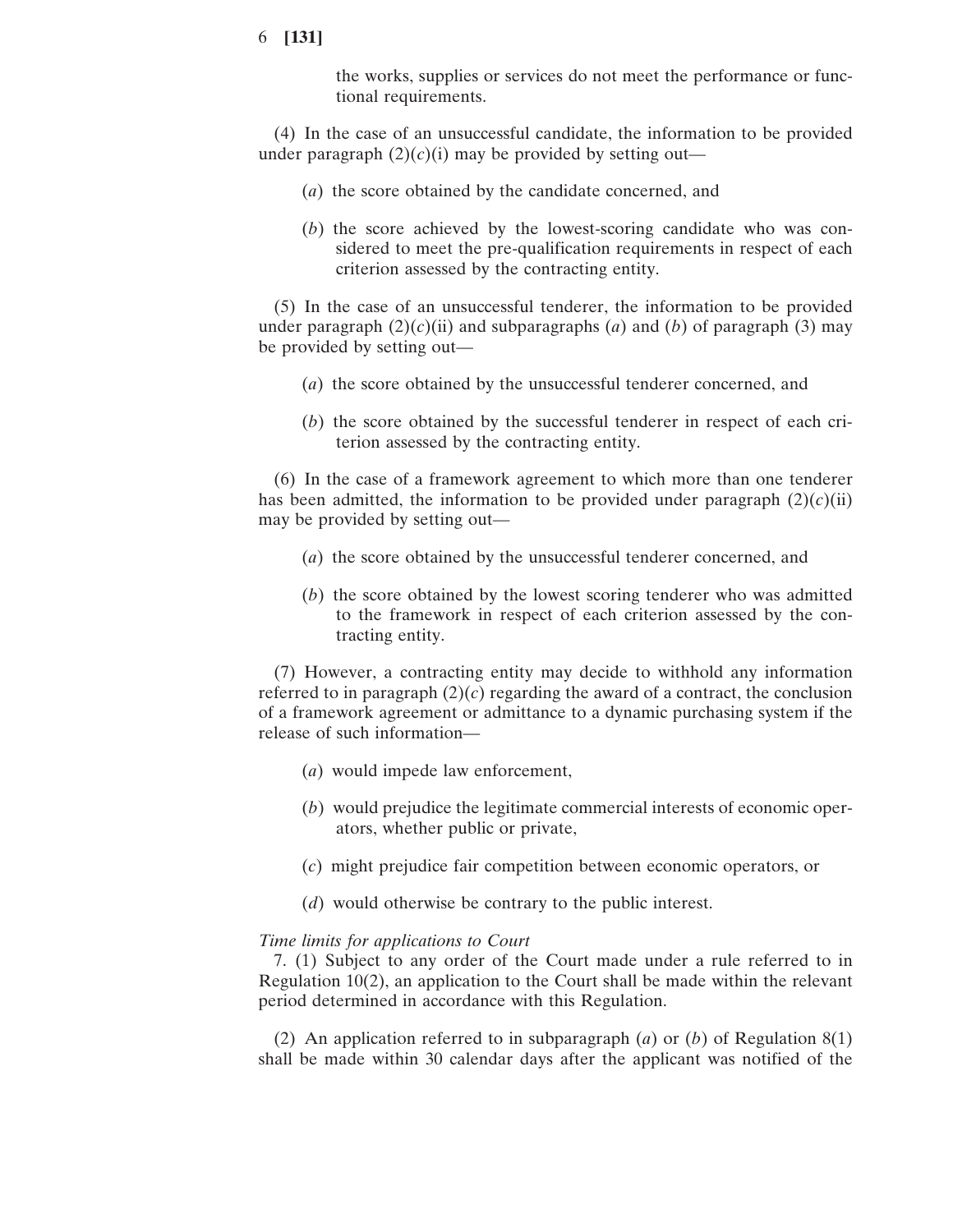decision, or knew or ought to have known of the infringement alleged in the application.

(3) An application for a declaration that a contract is ineffective shall be made within 30 calendar days (commencing on the appropriate date determined in accordance with paragraph  $(4)$  or  $(5)$ , as the case requires), in the following cases—

- (*a*) where the contracting authority published a contract award notice in accordance with Regulations 45 and 46 of the Utility Undertakings' Contracts Regulations, and, in the case of a contract awarded without prior publication of a contract notice in the Official Journal, on condition that the contract award notice sets out the justification of the contracting authority's decision not to publish a contract notice;
- (*b*) where the contracting authority notified each tenderer or candidate concerned of the outcome of his or her tender or application, and that notice contained a summary of the relevant reasons that complied with Regulation  $6(2)$ ;
- (*c*) the cases of a contract based on a framework agreement, and of a specific contract based on a dynamic purchasing system, where the contracting authority has given notice in accordance with Regulation 6(2).

(4) In the case mentioned in paragraph  $(3)(a)$ , the period begins on the day after the notice is published in the Official Journal.

(5) In the cases mentioned in subparagraphs (*b*) and (*c*) of paragraph (3), the period begins on the day after the contracting authority gives the notice referred to in the relevant subparagraph.

(6) In any other case an application for a declaration that a contract is ineffective shall be made within 6 months after the conclusion of the relevant contract.

*Application to Court*

8. (1) An eligible person may apply to the Court—

- (*a*) for interlocutory orders with the aim of correcting an alleged infringement or preventing further damage to an eligible person's interests concerned, including measures to suspend or to ensure the suspension of the procedure for the award of the contract concerned or the implementation of any decision taken by the contracting entity,
- (*b*) for review of the contracting entity's decision to award the contract to a particular tenderer or candidate.

(2) If a person applies to the Court under paragraph (1), the contracting entity shall not conclude the contract until—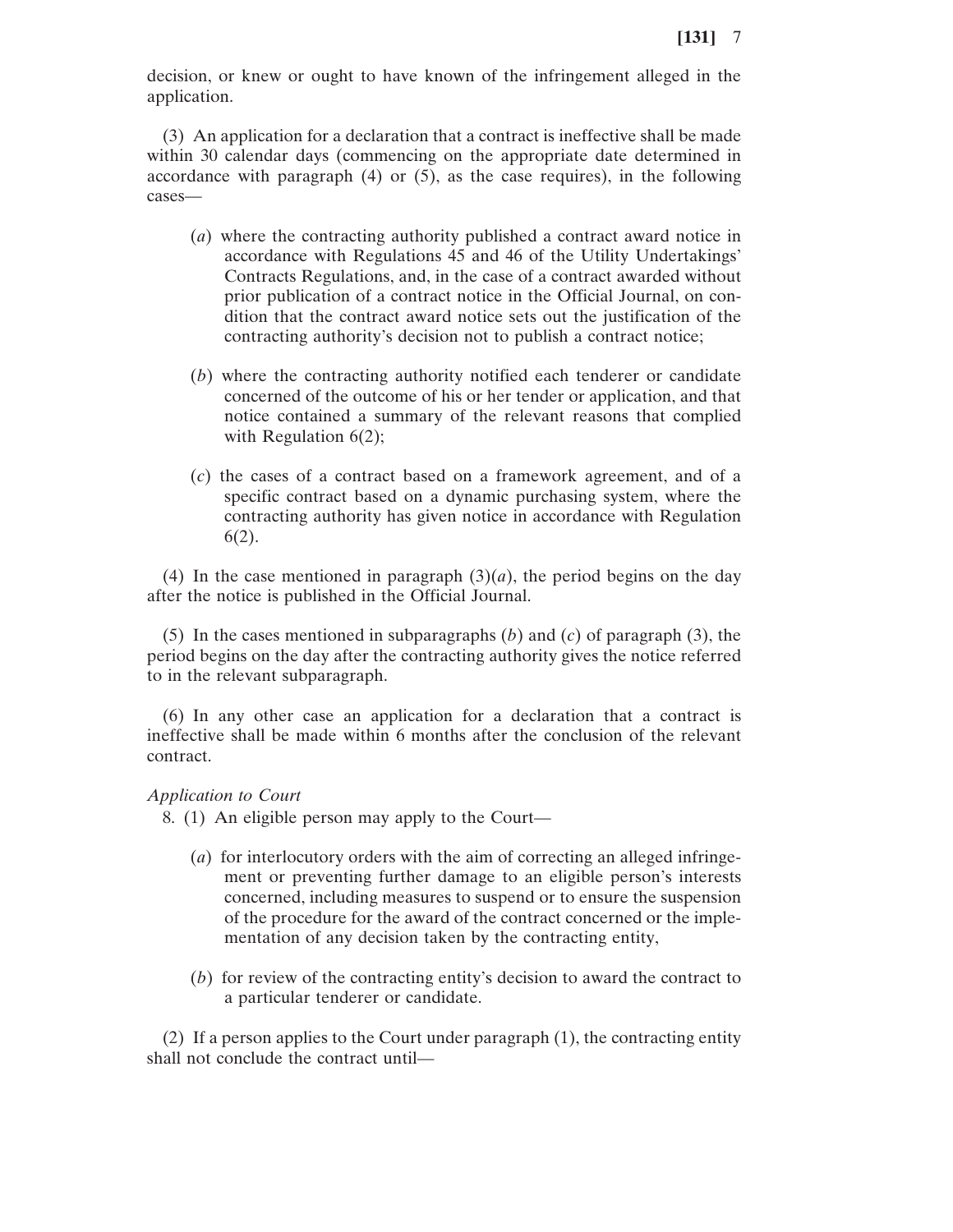- (*a*) the Court has determined the matter, or
- (*b*) the Court gives leave to lift any suspension of a procedure, or
- (*c*) the proceedings are discontinued or otherwise disposed of.

(3) A person who is an eligible person in relation to a reviewable contract that has been concluded may apply to the Court for a declaration that the contract is ineffective.

(4) A person intending to make an application to the Court in accordance with this Regulation shall first notify the contracting entity in writing of—

- (*a*) the alleged infringement,
- (*b*) his or her intention to make an application to the Court, and
- (*c*) the matters that in his or her opinion constitute the infringement.

(5) A person who has applied to the Court under paragraph (1), (2) or (3) shall give the contracting entity concerned notice of the application by serving a copy of the originating motion on the entity as soon as reasonably practicable.

(6) Nothing in this Regulation prevents an eligible person from applying to the Court for any other remedy that may be available in the particular circumstances.

#### *Powers of Court*

9. (1) The Court—

- (*a*) may set aside, vary or affirm a decision to which these Regulations apply,
- (*b*) may declare a reviewable contract ineffective, and
- (*c*) may impose alternative penalties on a contracting entity, and may make any necessary consequential order.

(2) The Court may make interlocutory orders with the aim of correcting an alleged infringement or preventing further damage to the interests concerned, including measures to suspend or to ensure the suspension of the procedure for the award of a contract or the implementation of a decision of the contracting entity.

(3) The Court may set aside any discriminatory technical, economic or financial specification in an invitation to tender, contract document or other document relating to a contract award procedure

(4) When considering whether to make an interim or interlocutory order, the Court may take into account the probable consequences of interim measures for all interests likely to be harmed, as well as the public interest, and may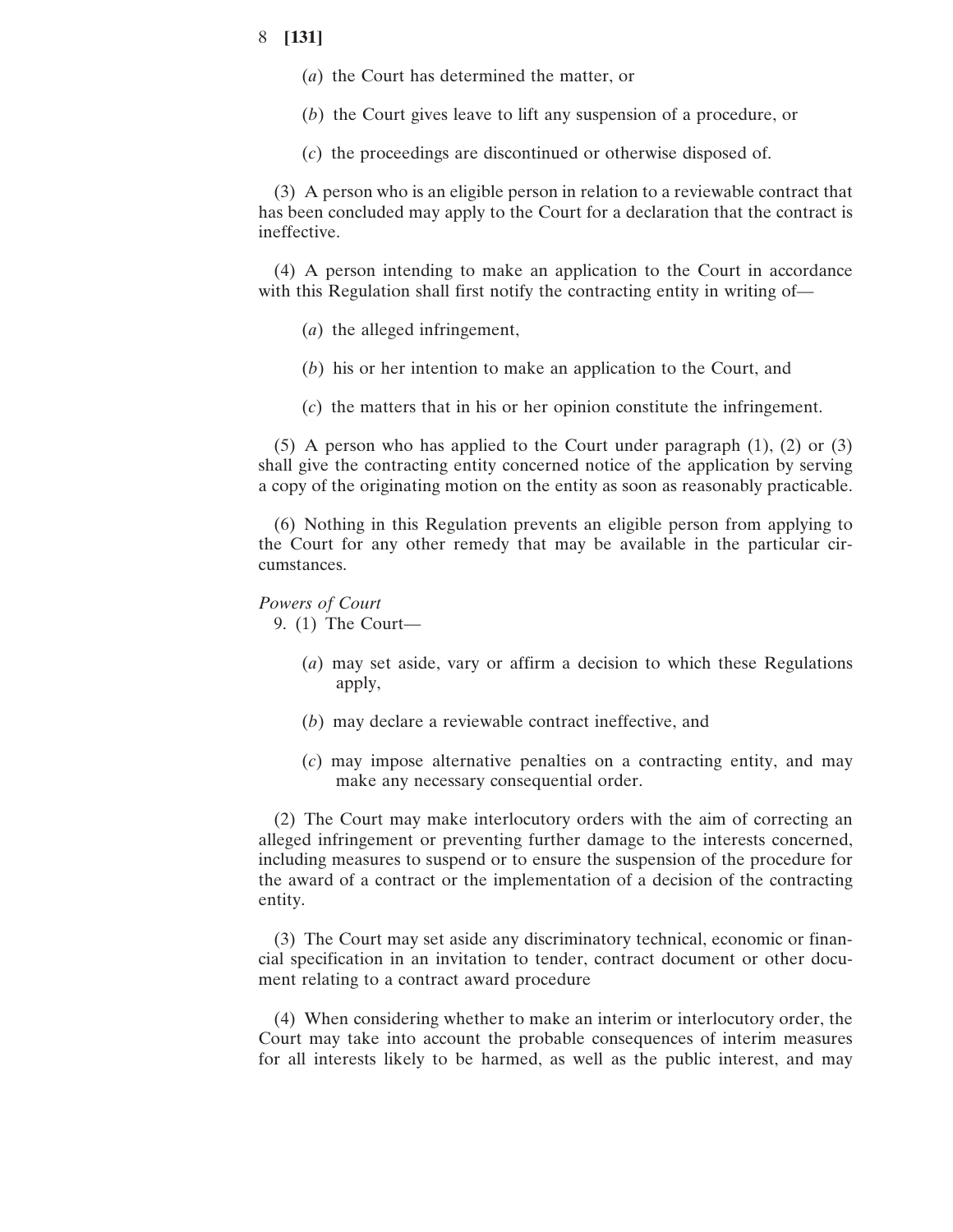decide not to make such an order when its negative consequences could exceed its benefits.

(5) The Court may by order suspend the operation of a decision or a contract.

(6) The Court may award damages as compensation for loss resulting from a decision that is an infringement of Community law, or of a law of the State transposing Community law.

## *Rules of court*

10. (1) The rules of court may provide for a preliminary procedure to decide whether an applicant under Regulation 8 is an eligible person in relation to a particular reviewable contract.

(2) The rules of court may provide for the Court to grant leave, if the Court considers that there is good reason to do so, to make an application under Regulation 8 after the latest time permitted by Regulation 7(2).

#### *Declaration by Court that a contract is ineffective*

11. (1) For the purposes of this Regulation—

- (*a*) a Regulation 5(1) infringement is an infringement where—
	- (i) the relevant contract is one to which a standstill period applies, and
	- (ii) the contracting entity has concluded the contract during the standstill period, and
- (*b*) a Regulation 8(2) infringement is an infringement where—
	- (i) a tenderer or candidate has applied to the Court in accordance with Regulation 8 for review of a contract award decision in relation to a reviewable contract,
	- (ii) the contracting entity has concluded the contract before the Court has made its decision.

(2) Subject to paragraphs (3), (4) and (5), the Court shall declare a reviewable contract ineffective in the following cases:

- (*a*) the case where the contracting entity has concluded the contract without first publishing a contract notice in the Official Journal and concluding the contract without publishing such a notice is not permitted by the Utility Undertakings' Contracts Regulations;
- (*b*) the cases of a Regulation 5(1) infringement or a Regulation 8(2) infringement where the infringement—
	- (i) has deprived the tenderer or candidate applying for review of the possibility of pursuing pre-contractual remedies, and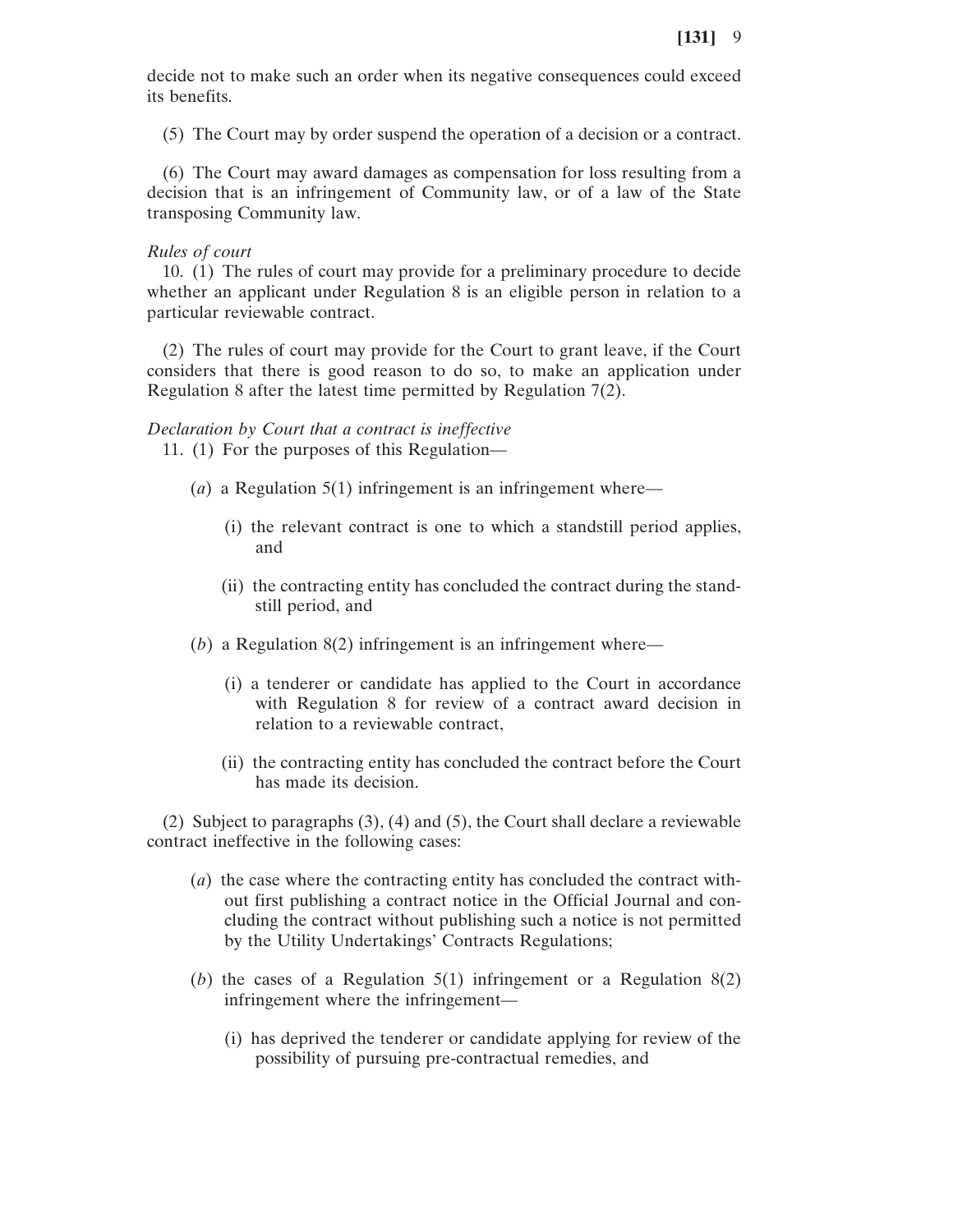- 10 **[131]**
	- (ii) was combined with an infringement of the Utility Undertakings' Contracts Regulations that has affected the chances of the tenderer or candidate applying for a review to obtain the contract;
	- (*c*) a case referred to in subparagraph (*c*) of Regulation 5(2) where—
		- (i) there has been an infringement of any of paragraphs (9) to (12) of Regulation 29 of the Utility Undertakings' Contracts Regulations, and
		- (ii) the value of the contract concerned equals or exceeds the relevant value threshold set out for the time being in Regulation 12 of the Utility Undertakings' Contracts Regulations.
	- (3) Paragraph  $(2)(a)$  does not apply where—
		- (*a*) the contracting entity considered that the award of a contract without prior publication of a contract notice in the Official Journal was permitted by the Utility Undertakings' Contracts Regulations,
		- (*b*) the contracting entity published, in the Official Journal, a notice complying with paragraph (8) stating that it intended to conclude the contract, and
		- (*c*) the contract was not concluded before the end of the period of 14 calendar days beginning on the day after the day of publication of that notice.
	- (4) Paragraph  $(2)(c)$  does not apply where—
		- (*a*) the contracting entity considered that the award of the contract was in accordance with paragraphs (9) to (12) of Regulation 29 of the Utility Undertakings' Contracts Regulations,
		- (*b*) the contracting entity sent a notice of the contract award decision, together with a summary of reasons complying with Regulation  $6(2)(c)$ , and, if applicable, Regulation  $6(3)$ , to the tenderers concerned, and
		- (*c*) the contract was not concluded before the end of the period of—
			- (i) 14 days beginning on the day following the day on which notice of the contract award decision is sent to the tenderers concerned if fax or electronic means are used, or
			- (ii) 16 days beginning on the day following the day on which notice of the contract award decision is sent to the tenderers concerned if another means of communication is used.

(5) Despite paragraph (2), the Court may decline to declare a contract ineffective if it finds, after having examined all aspects of the matter that it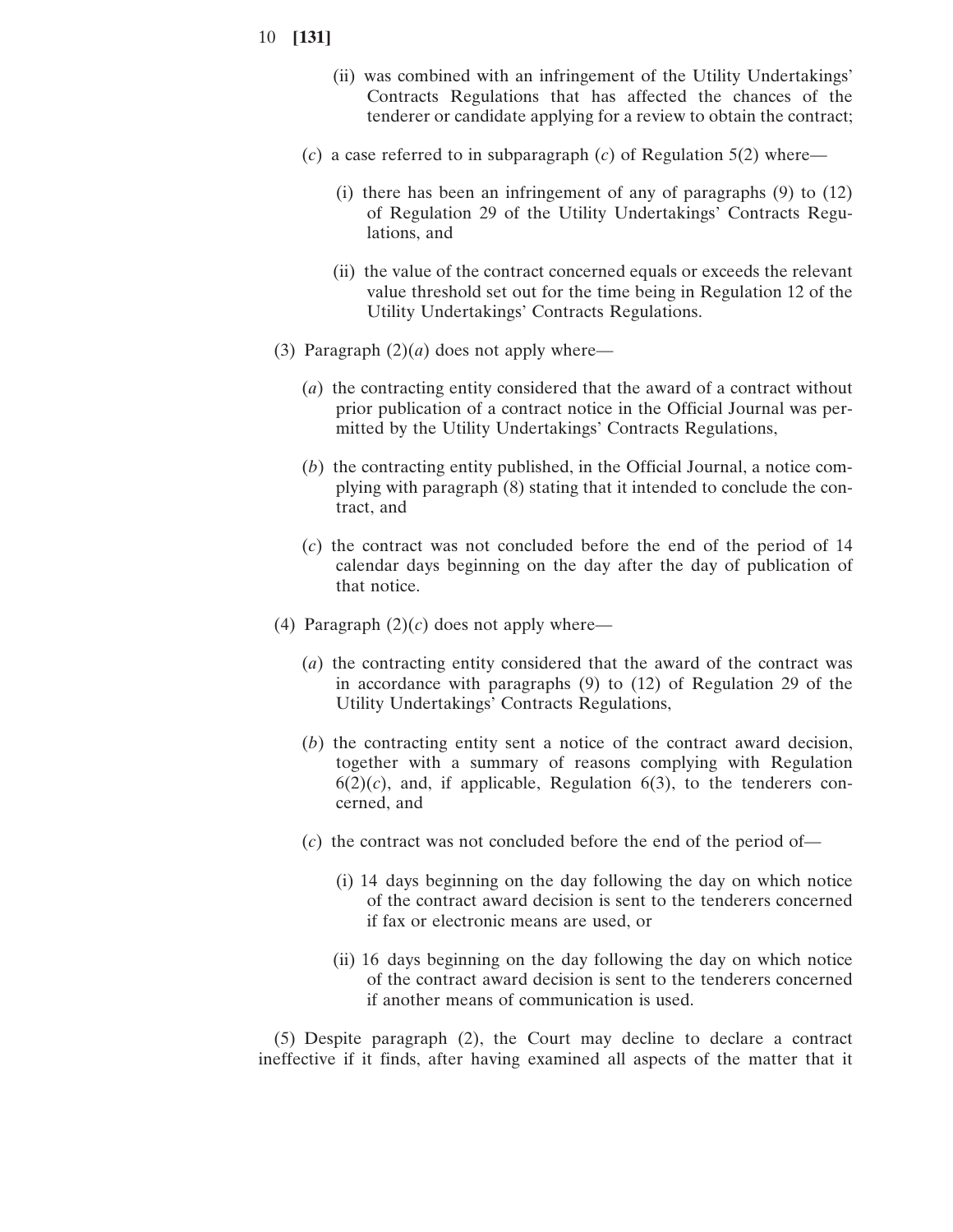considers relevant, that overriding reasons relating to a general interest require that the effects of the contract should be maintained.

(6) Economic interests in the effectiveness of the contract may only be considered as overriding reasons if in exceptional circumstances ineffectiveness would lead to disproportionate consequences. Economic interests directly linked to the contract are not overriding reasons relating to a general interest. "Economic interests directly linked to the contract" includes (but is not limited to)—

- (*a*) the costs resulting from the delay in the execution of the contract,
- (*b*) the costs resulting from the launching of a new procurement procedure,
- (*c*) the costs resulting from the change of the economic operator performing the contract, and
- (*d*) the costs of legal obligations resulting from the ineffectiveness.

(7) In the case of a Regulation 5(1) infringement or a Regulation 8(2) infringement, (being, in each case, an infringement not covered by paragraph  $(2)(b)$ ), the Court may, after having assessed all aspects that it considers relevant, declare the relevant contract ineffective.

- (8) A notice referred to in paragraph  $(3)(b)$ 
	- (*a*) shall be in the format set out in Commission Regulation 1150/2009<sup>3</sup>,
	- (*b*) shall include—
		- (i) the name and contact details of the contracting entity,
		- (ii) a description of the object of the contract,
		- (iii) a justification of the decision of the contracting entity to award the contract without prior publication of a contract notice in the Official Journal of the European Union, and
		- (iv) the name and contact details of the economic operator in favour of whom a contract award decision has been taken, and
	- (*c*) may include any other information that the contracting entity considers useful.

(9) The Court may make any order necessary in the interests of justice to ensure that proper payment is made for any work done, or goods or services provided, in good faith in reliance on a contract that has been declared ineffective.

3 O.J. L313, 28.11.2009, p.3–35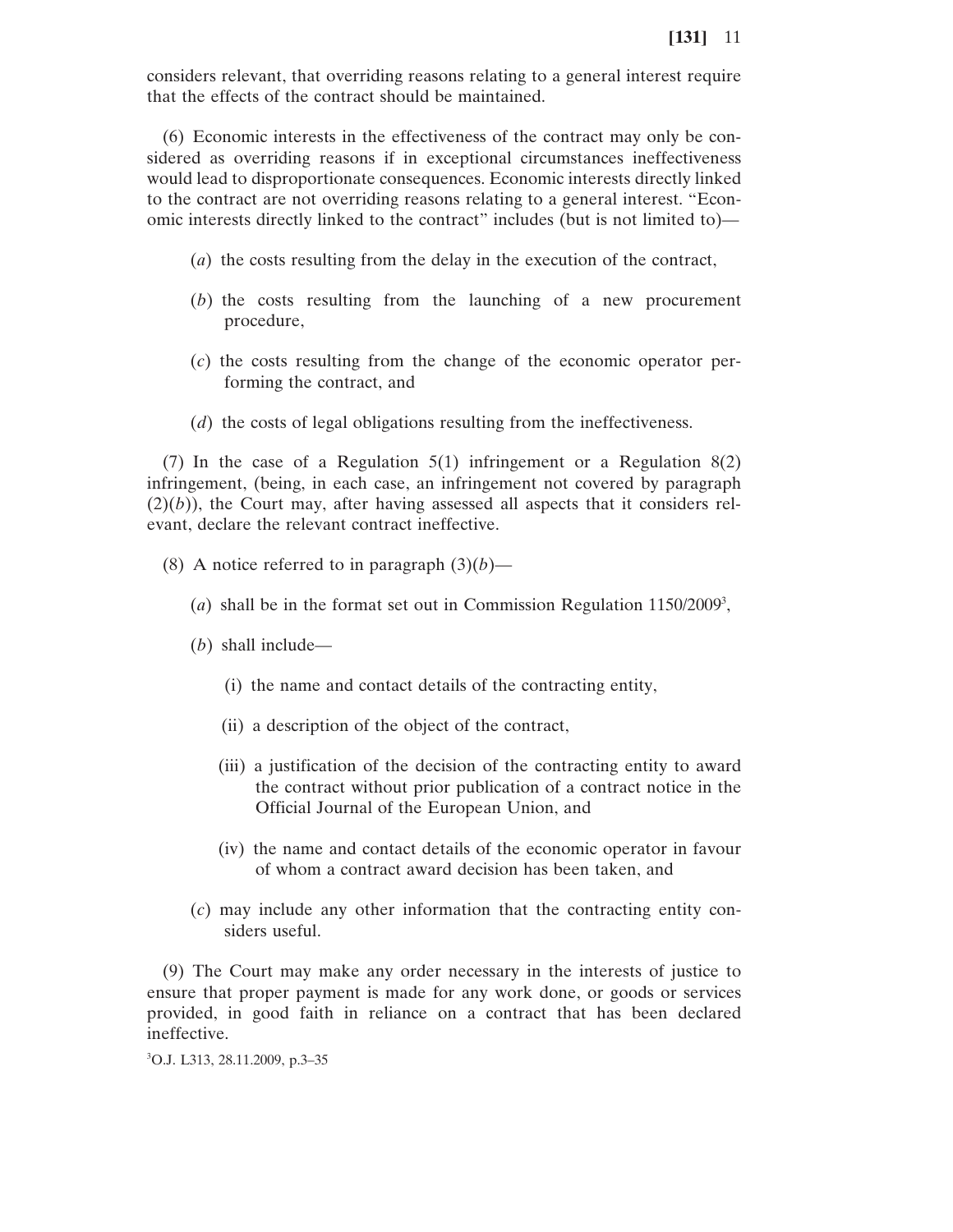#### *Effect of declaration that a contract is ineffective*

12. (1) If the Court declares a contract ineffective, any contractual obligations not already performed are cancelled. Contractual obligations already performed are not affected.

(2) Paragraph (1) does not prevent the exercise of any power under which an order or decision of the Court may be stayed, but, if a declaration of ineffectiveness is stayed, at the end of the period during which the declaration is stayed the contract shall be taken to have been ineffective from the making of the declaration.

#### *Alternative penalties*

13. (1) The Court shall impose an alternative penalty if—

- (*a*) under Regulation 11(5), it declines to declare a contract ineffective, or
- (*b*) in the case of an alleged infringement referred to in Regulation 11(7), it finds that the infringement occurred but declines to declare the contract ineffective.
- (2) The alternative penalty shall be either or both of the following:
	- (*a*) the imposition on the contracting entity of a civil financial penalty of up to 10 percent of the value of the contract;
	- (*b*) the termination, or shortening of the duration, of the contract.

(3) The Court may take into account all the relevant factors, including the seriousness of the infringement, the behaviour of the contracting entity and any extent to which the contract remains in force. For that purpose, the Court needs to be satisfied of the relevant facts only on the balance of probabilities.

(4) A civil financial penalty payable pursuant to an order under paragraph  $(2)(a)$  shall be paid into the Central Fund.

(5) If the Court orders the payment of a civil financial penalty under paragraph  $(2)(a)$ , the amount of the penalty may be recovered as a debt in any court of competent jurisdiction. For the purposes of such recovery, the order of the Court is conclusive that the amount of the penalty is due and payable by the contracting entity ordered to pay it.

(6) The award of damages is not an appropriate alternative penalty for the purposes of this Regulation.

#### *Non-exclusion of other remedies*

14. Nothing in these Regulations affects any power of the Court to grant any other remedy in relation to a contract.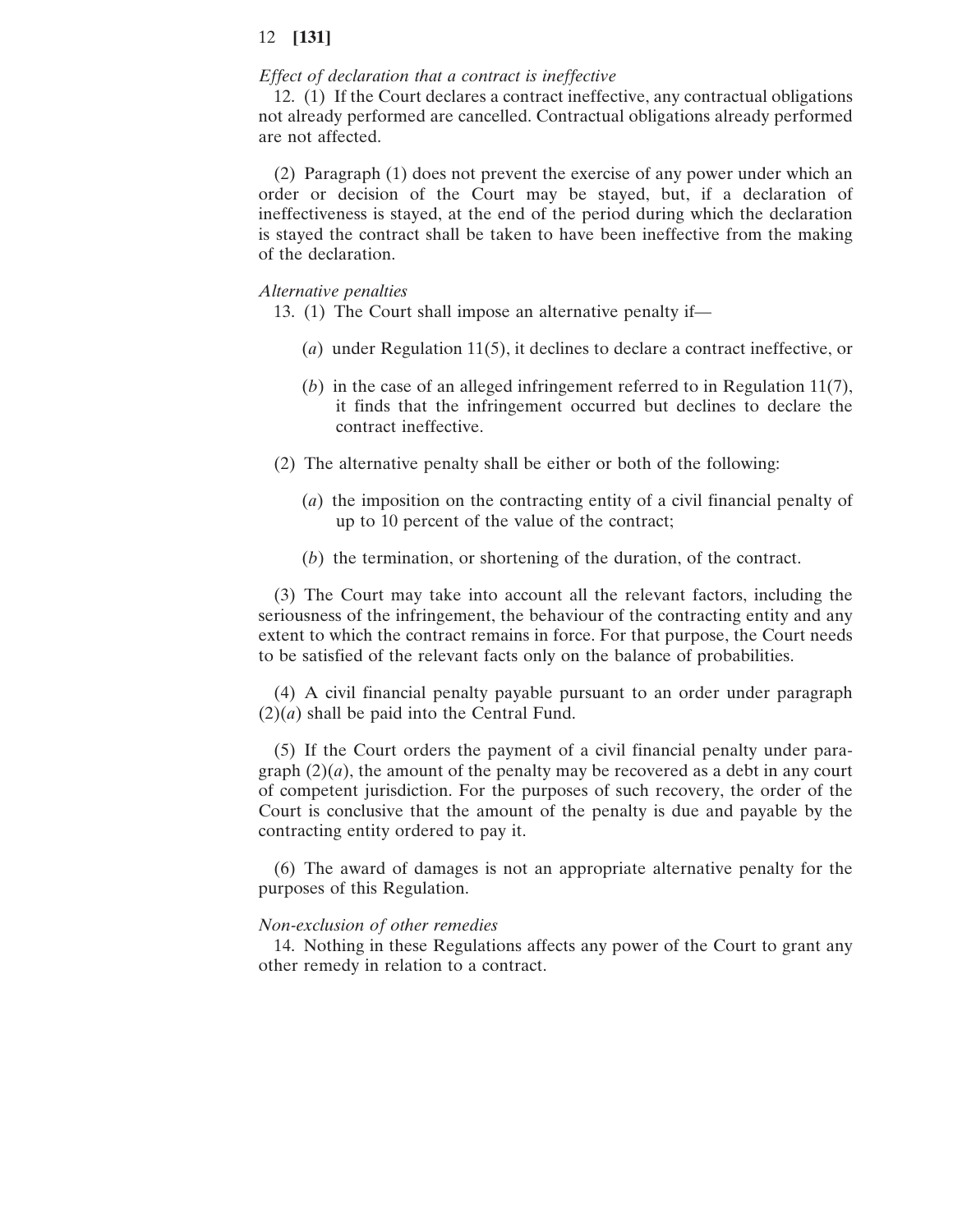*Revocation*

15. (1) The European Communities (Review Procedures for the Award of Contracts by Entities Operating in the Water, Energy, Transport and Telecommunications Sectors) Regulations 1993 (S.I. No. 104 of 1993) are revoked.

(2) Paragraphs (4) to (9) of Regulation 51 of the Utility Undertakings' Contracts Regulations are revoked.



BRIAN LENIHAN, Minister for Finance.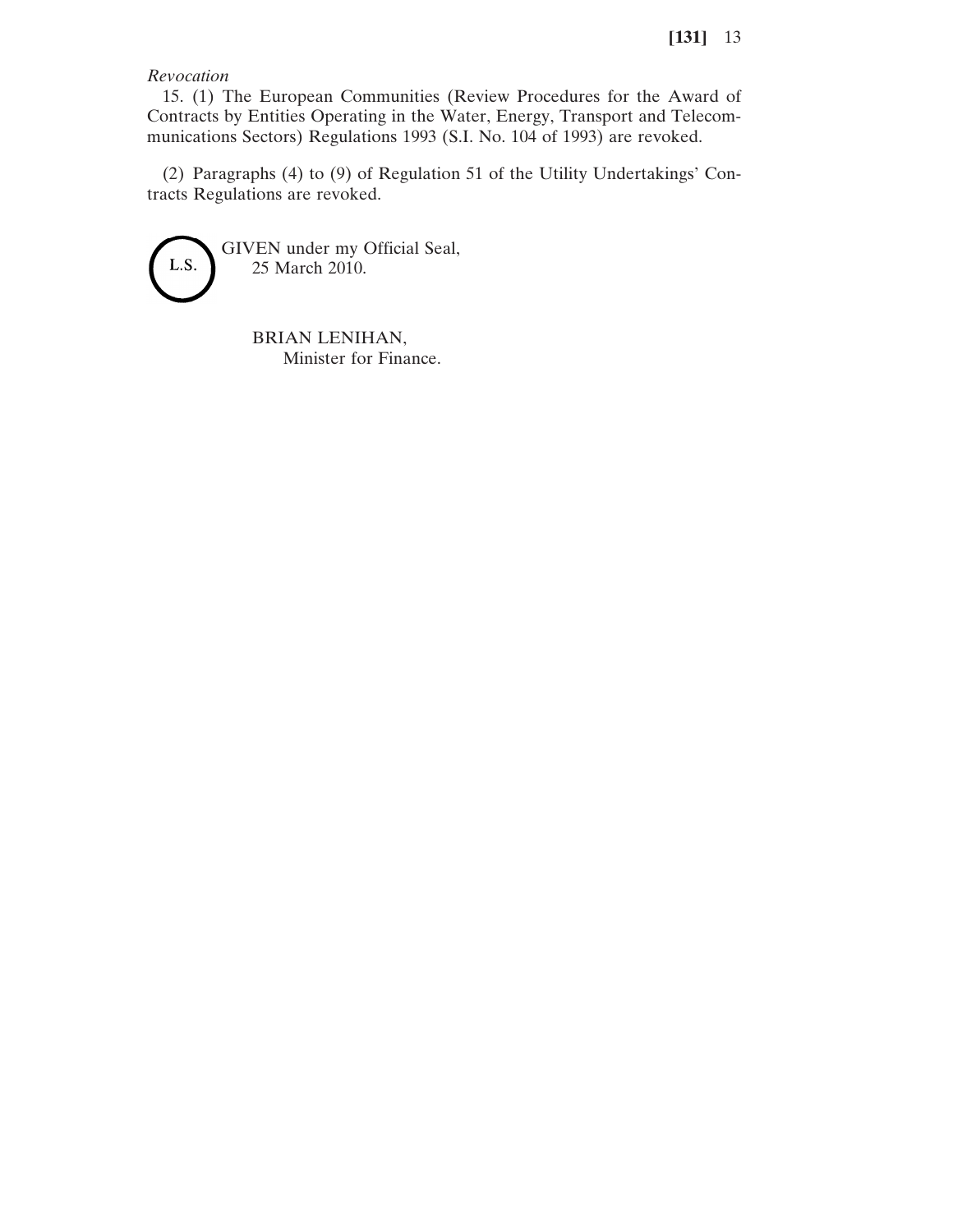## EXPLANATORY NOTE

*(This note is not part of the Instrument and does not purport to be a legal interpretation)*

These Regulations implement Directive 2007/66/EC insofar as it amends Remedies Directive 92/13/EEC. They cover procurement procedures of entities operating in the water, energy, transport and postal sectors.

The Regulations strengthen the remedies available to candidates and tenderers who feel their rights have been infringed in the award of contracts. They improve the opportunities for unsuccessful tenderers to challenge unlawful awards and increase the possible penalties on contracting entities for making such awards. In the case of a contract awarded in serious breach of the rules, the Court has powers to declare it "ineffective".

National Public Procurement Policy Unit